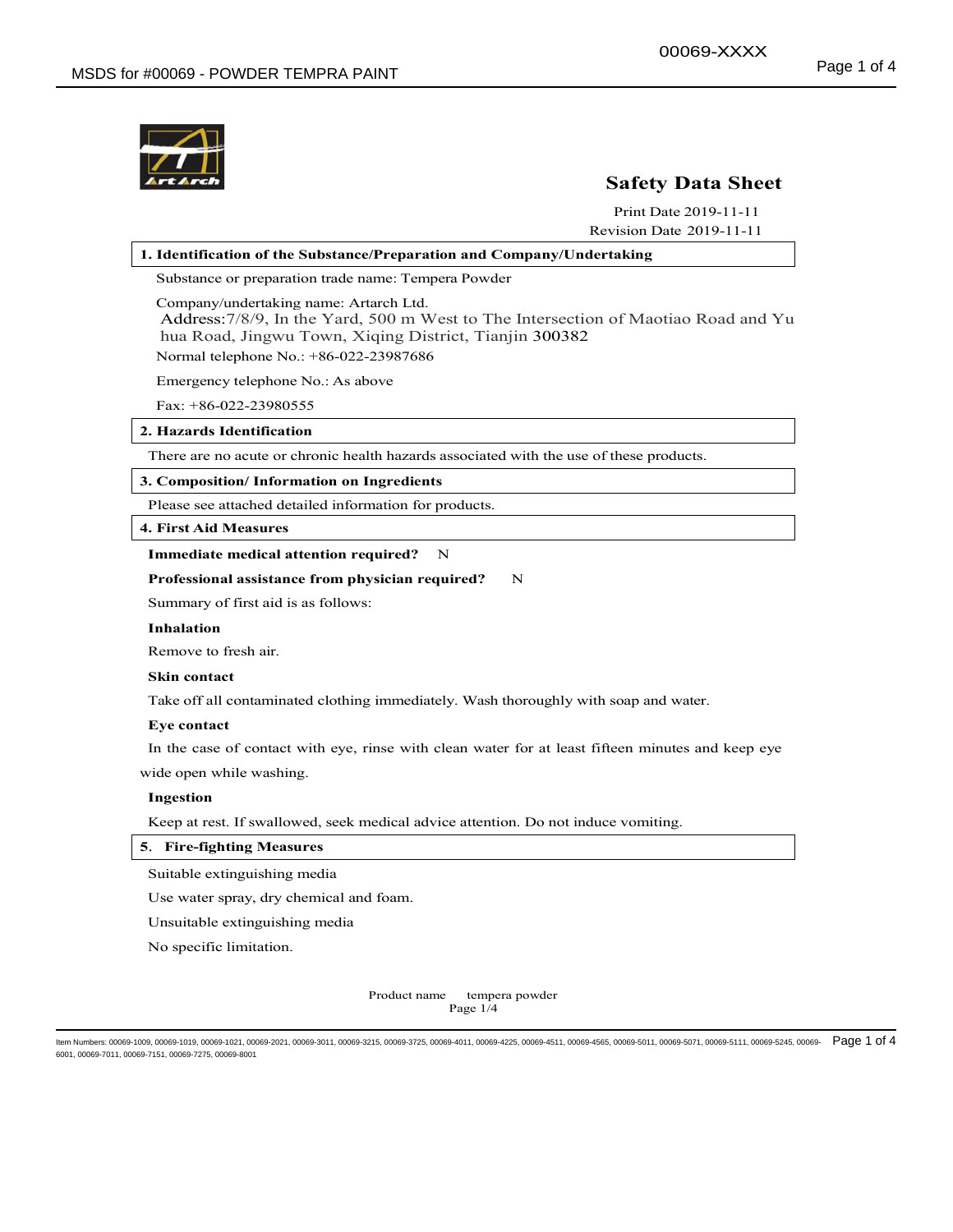Special exposure hazards in fire: N

Required special protective equipment for fire fighters:

Use self-contained breathing apparatus, protective clothing.

### 6.Accidental Release Measures

Personal precautions: N

Environmental precautions:

Local authorities should be advised if significant spillages cannot be contained.

Methods for cleaning: Sweep up.

## 7. Handing and Storage

Handing:

Avoid contact with mouth. When using, do not eat, drink and smoke.

Storage:

Keep in a dry place.

Storage temperature: room temperature.

### 8.Exposure Controls/Personal Protection

Take measures to prevent: No requirement.

Exposure control limits and source: Not Applicable.

Respiratory protection: No required

Hand protection: No requirement

Skin protection: No requirement

Eye protection: No requirement

Hygiene Measures:

When using the product, do not eat, drink or smoke. Wash hands before breaks and at the end of workday.

## 9.Physical and Chemical Properties

Appearance: Various colored powder

Odor: No

PH: 7.0-8.5

Boiling point/boiling point range: Not Established

Melting point/melting point range: Not Established

Flashpoint (℃) show close or open cup

Flammability (gas/solid): Not Applicable

Auto flammability: Not established

Explosive properties: Not applicable

Oxidation properties: Not applicable

Vapor pressure: Negligible

Product name tempera powder Page 2/4

ltem Numbers: 00069-1009, 00069-1019, 00069-1021, 00069-2021, 00069-3011, 00069-3215, 00069-4011, 00069-4225, 00069-4511, 00069-4565, 00069-56011, 00069-5071, 00069-5111, 00069-5111, 00069-5245, 00069-5245, 00069-5011, 000 6001, 00069-7011, 00069-7151, 00069-7275, 00069-8001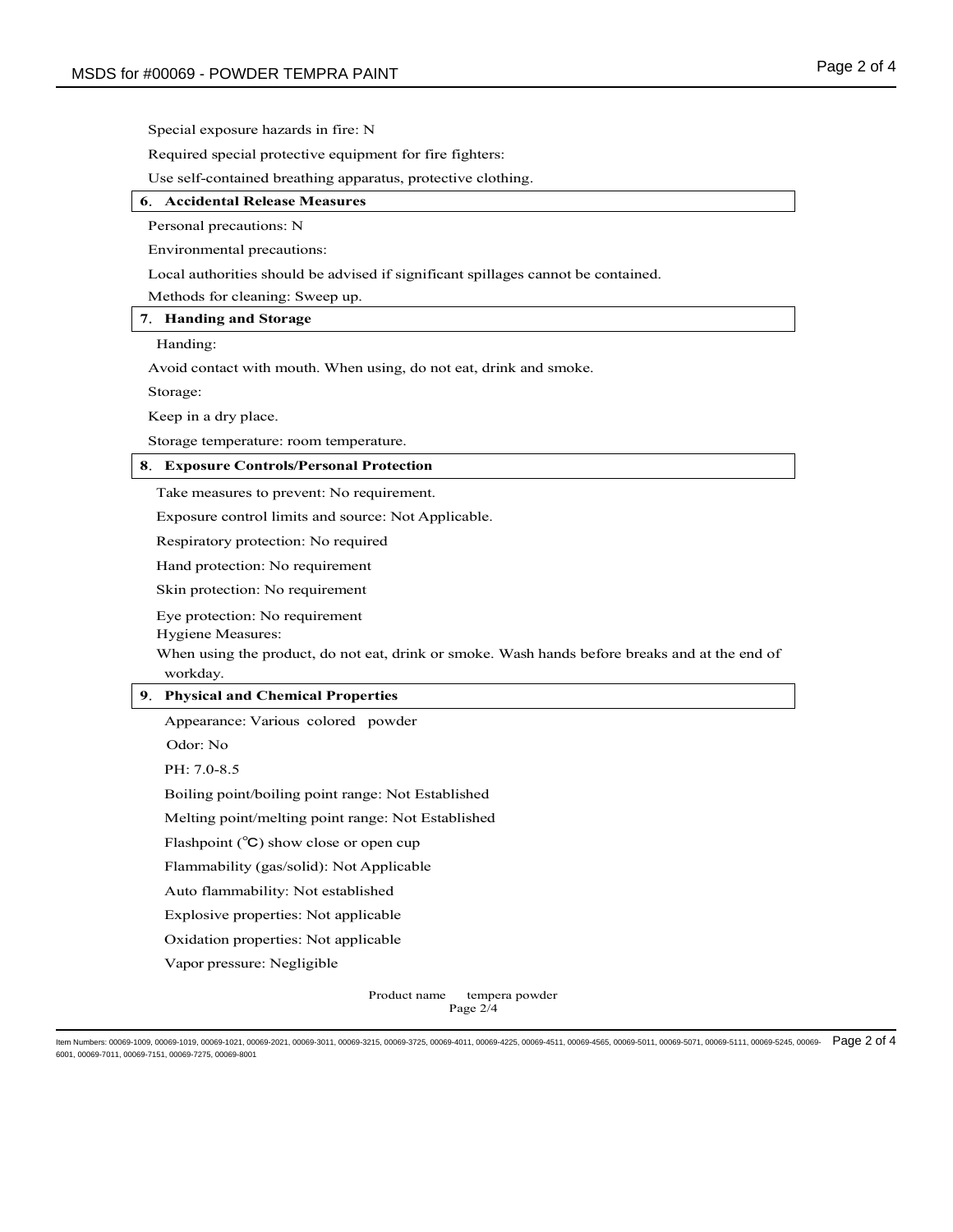Relative density: Between 1.0  $g/cm<sup>3</sup>$  and 1.1 $g/cm<sup>3</sup>$ Solubility (water and fat): Less than 3.0%

### 10. Stability and Reactivity

#### **Stability**

Stable under normal conditions

### Conditions to avoid:

Stable under recommended storage conditions.

#### Materials to avoid:

Be away from strongly acid.

#### Hazardous decomposition products:

No hazardous decomposition products produced. The carbon dioxide may be produced when the products meet strongly acid.

#### 11. Toxicological Information

## General

No date is available on the product itself.

### Concise description of toxicological properties follows, including any special health effects

#### of constituents:

Products are not considered to be hazardous under normal conditions of use.

### 12. Ecological Information

### Product information

No date is available on the product itself.

# Behavior: No

## Environmental fate:

No any adverse environmental effects

### 13. Disposal Considerations

Likely residues/waste product (if any): Compound

Safe handing of any residues/waste product:

Landfill or incinerate in accordance with federal, state or local requirements.

### 14. Transport Information

Special carriage precautions in carriage (on-site or externally): Not regulated.

Proper shipping name: Not regulated

Marine pollutant (No/P/PP): No

### 15. Regulatory Information

Supply label information (see appropriate part of labeling decision record)

Note: Actual label may not be as above if product was supplied some time previously or labeling

is in transition period.

Product name tempera powder Page 3/4

ltem Numbers: 00069-1009, 00069-1019, 00069-1021, 00069-2021, 00069-3011, 00069-3215, 00069-4011, 00069-4225, 00069-4511, 00069-4565, 00069-5011, 00069-5071, 00069-5111, 00069-5111, 00069-5245, 00069-5245, 00069-5011, 0006 6001, 00069-7011, 00069-7151, 00069-7275, 00069-8001